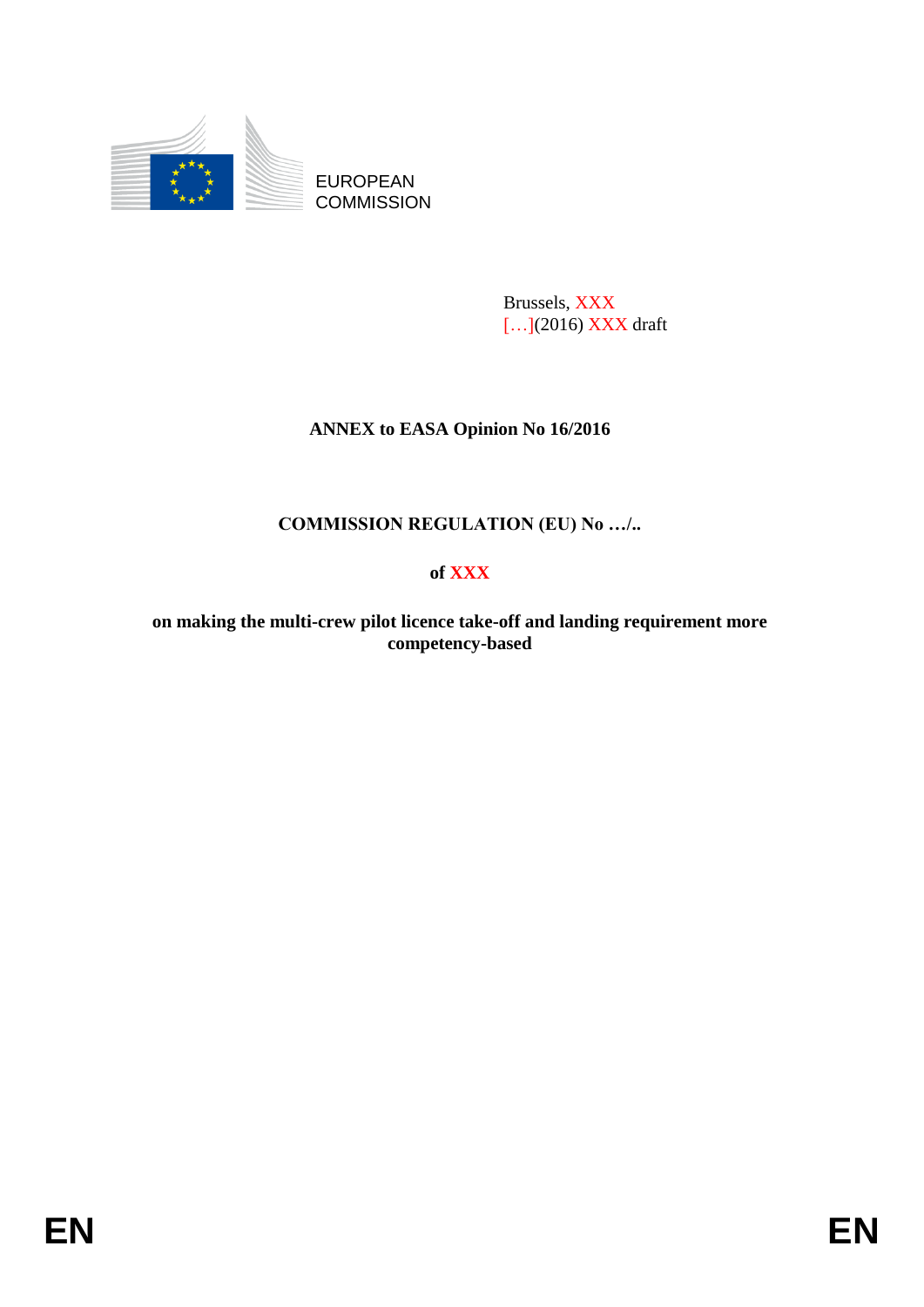## **COMMISSION REGULATION (EU) No …/..**

## **of XXX**

### **on making the multi-crew pilot licence take-off and landing requirement more competency-based**

#### THE EUROPEAN COMMISSION,

Having regard to the Treaty on the Functioning of the European Union,

Having regard to Regulation (EC) No 216/2008 of the European Parliament and of the Council of 20 February 2008 on common rules in the field of civil aviation and establishing a European Aviation Safety Agency, and repealing Council Directive 91/670/EEC, Regulation (EC) No 1592/2002 and Directive 2004/36/EC  $({}^{1})$ , and in particular Article 7(6) thereof,

Whereas:

- (1) Commission Regulation (EU) No  $1178/2011$  (<sup>2</sup>) establishes conditions for pilots involved in the operation of certain aircraft, as well as for flight simulation training devices, persons and organisations involved in the training, testing and checking of those pilots.
- (2) The International Civil Aviation Organization (ICAO) standards for the multi-crew pilot licence (MPL) were transposed into Subpart E and Appendix 5 of Annex I (Part-FCL) to Commission Regulation (EU) No 1178/2011. When drafting the relevant parts of the implementing rules (IRs), only the former requirements from Joint Aviation Requirements Flight Crew Licensing 1 (JAR-FCL 1) were taken into consideration, and it was omitted to be fully aligned with the ICAO Doc 9868 'Procedures for Air Navigation Services — Training' (PANS-TRG) recommendations. Moreover, the European Commission is pursuing a more competency-based approach to ensure proportionate and performance-based requirements. Consequently, the take-off and landing training requirement during the advanced phase of an MPL training course should be amended to be made more competency-based.
- (3) Commission Regulation (EU) No 1178/2011 should therefore be amended accordingly.
- (4) The measures provided for in this Regulation are based on Opinion No 16/2016 issued by the European Aviation Safety Agency in accordance with Article 19(1) of Regulation (EC) No 216/2008.
- (5) The measures provided for in this Regulation are in accordance with the opinion of the European Aviation Safety Agency Committee established by Article 65 of Regulation (EC) No 216/2008,

<sup>1</sup> OJ L 79, 19.3.2008, p. 1.

<sup>2</sup> Commission Regulation (EU) No 1178/2011 of 3 November 2011 laying down technical requirements and administrative procedures related to civil aviation aircrew pursuant to Regulation (EC) No 216/2008 of the European Parliament and of the Council (OJ L 311, 25.11.2011, p. 1).